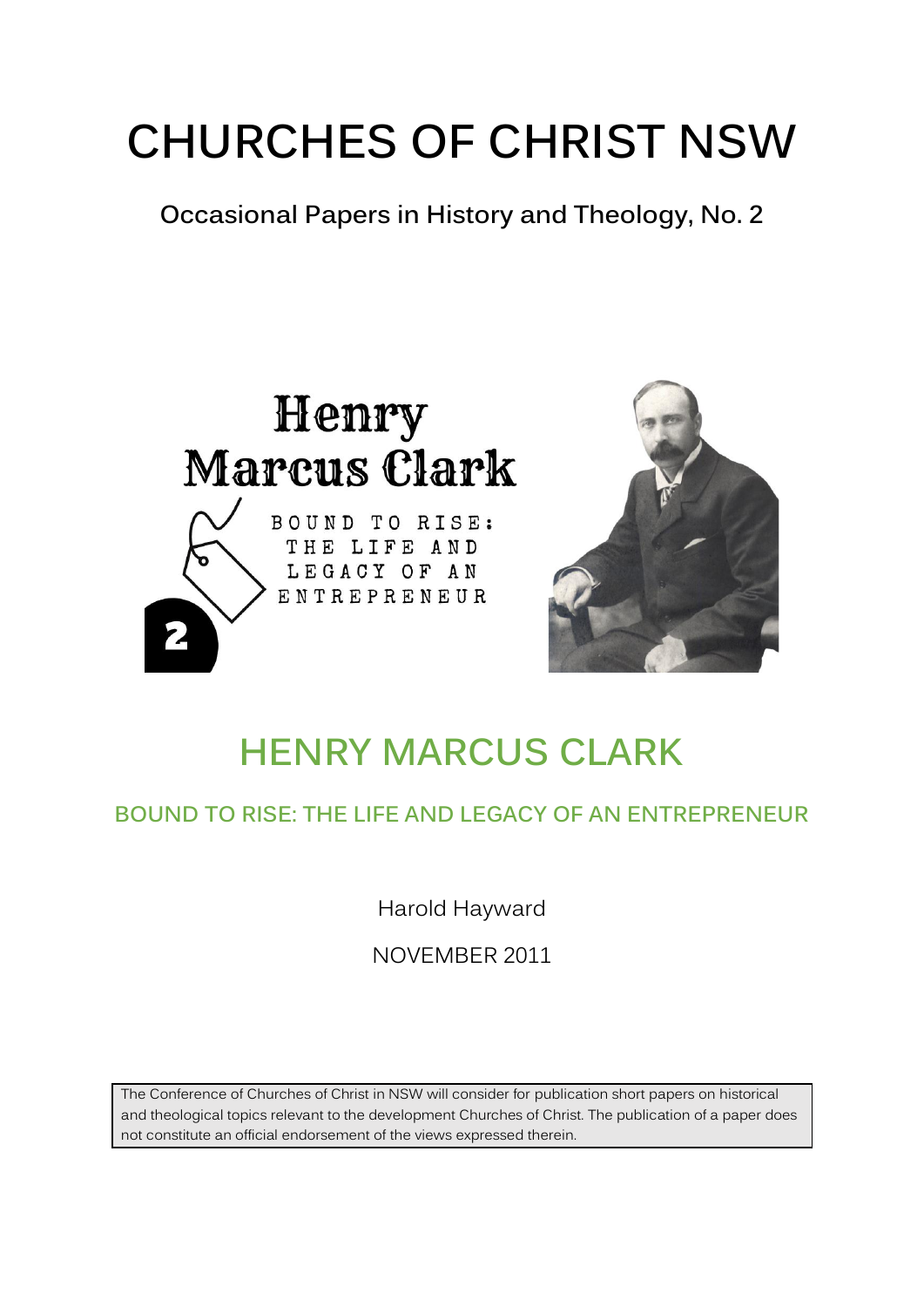## Henry Marcus Clark (1859 – 1913)

Henry Marcus Clark was born in Lancashire, England, in 1859. He migrated to Australia in 1880. He lived briefly with his uncle in Melbourne but travelled overland to NSW combining droving with visits to the goldfields at Parkes and Hill End en route. Around 1882 he arrived in Sydney and took up employment in John Kingsbury's drapery store in Newtown.

Legend has it that the penniless Henry initially slept under the counter in John Kingsbury's shop. How Henry came to link up with Kingsbury is unclear, but a source curiously suggests it was based on a similar religious conviction. John Kingsbury was son of Joseph Kingsbury, a founding father of Churches of Christ in NSW.<sup>1</sup> Whilst working in John Kingsbury's store, Henry met Martha Anne Day (known by the nickname "Mattie", later "Pattie"). Pattie was the vivacious daughter of George Day,<sup>2</sup> a pioneer evangelist at the Newtown / Enmore Church of Christ.<sup>3</sup>



Henry Marcus Clark, c1890. -Hornsby Shire Library Martha Anne (Pattie) Day, c1890. -Hornsby Shire Library

Pattie and Henry were married in the old Christian Chapel in King Street Newtown by the enigmatic John Strang in February 1883. Henry (or "Harry" as he was known to his family), and Pattie combined their resources and acquired John Kingsbury's business. Under the impetus of Henry's entrepreneurship and Pattie's business acumen, the firm expanded and flourished. The range of merchandise was widened, and branch stores were opened at Marrickville and Bondi Junction. The new business was registered under the name of "Marcus Clark", a source of endless confusion with the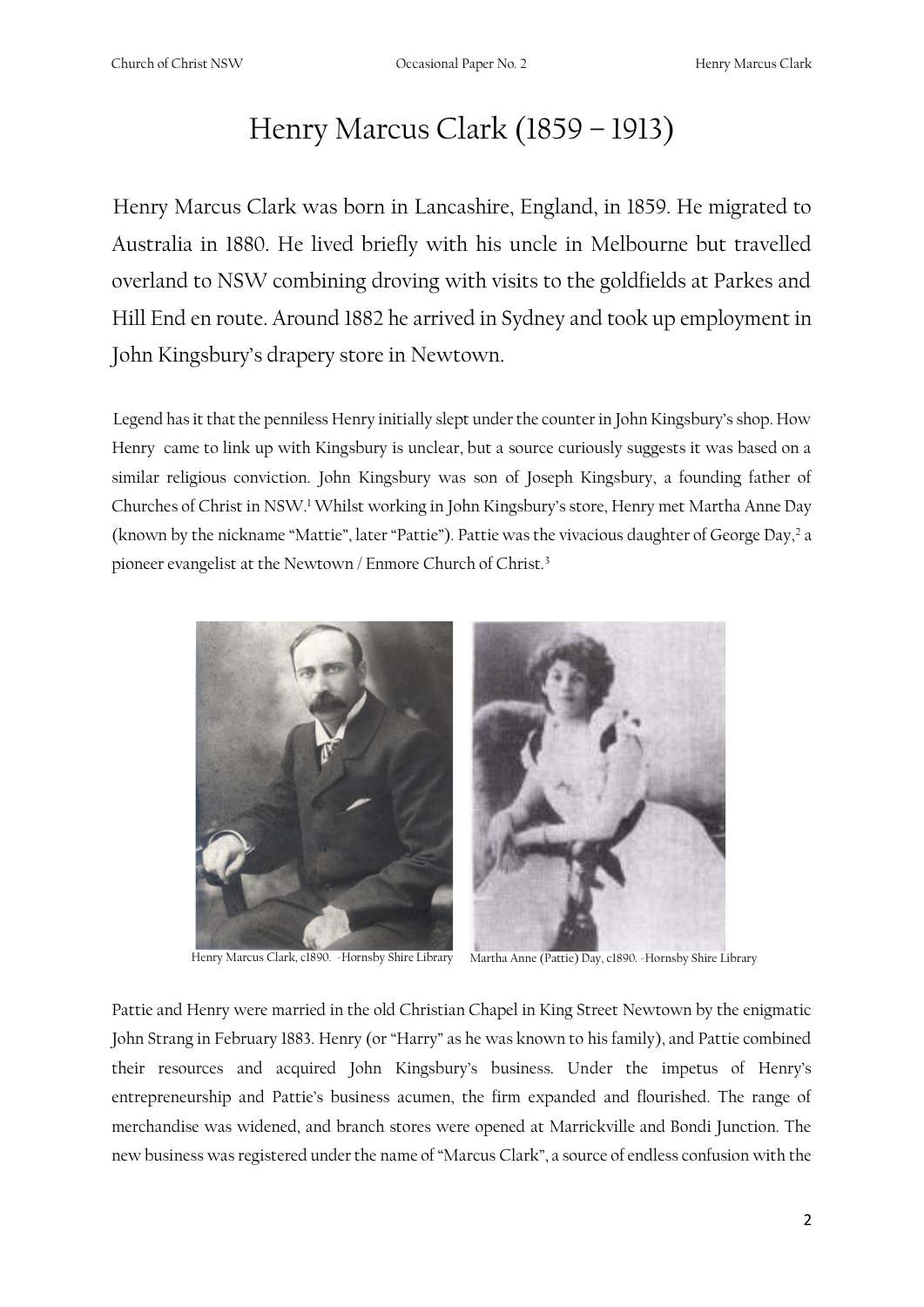famous contemporary writer Marcus Clarke (author, *For the Term of His Natural Life*, 1870-72) whom Henry seemed to have admired.

The Clarks had five children. In 1890, the family moved from Newtown to a house they built at Dulwich Hill, about 3-4 kilometres away. The house was called "Sefton" after Henry's childhood village in England. With its spacious grounds, swimming pool, gardens and high surrounding walls it was an ideal place for their large family. There, the Clarks entertained business acquaintances and members of their extended family from Enmore Church of Christ. Signifying his religious commitment, Henry put a coat of arms above the entrance bearing the words *In Te Domine Sper[avi]* (\*'In thee O Lord I have put my trust').<sup>4</sup> Henry remained active in the Newtown area where his principal business was located. He stood for the NSW Legislative Assembly in 1891 as a Free Trader. Interestingly, one of his Labor opponents was John Hindle, merchant, also a member of Enmore Church of Christ.<sup>5</sup> Henry was not elected. In 1893 he became an alderman of Newtown Council following in the steps of Enmore members Joseph Kingsbury (Alderman 1869 – 1871, Mayor 1870) and Charles Whately (Alderman 1877-1894, Mayor in 1881 & 1886).<sup>6</sup>

Tragedy struck in 1892 when Pattie suddenly became ill and died, aged 32, leaving Henry with responsibility for a large household as well as the business. In 1893, Henry married Pattie's younger sister, Georgina May Day. The marriage was performed at the home of George Day by Jesse Colbourne, minister of the Elizabeth Street, Sydney Church of Christ. The union reinforced connections with the Church of Christ community. Friends at Enmore included the Kingsbury's, Hunter's, Verco's, Andrews', Goles, Bardsley's and Whately's <sup>7</sup> . Many of these families were related by marriage. Their descendants are still active in Churches of Christ. May Day was more retiring than Pattie but stepped into the role of mothering her nephews and nieces well. She herself went on to have two children with Henry, the last born after Henry's death. The tradition of hospitality at "Sefton" was maintained and the grounds of the property were opened to fund raising events for the Marrickville Cottage Hospital. On these occasions the property was brightly decorated with Chinese lanterns.

In 1899, while the family was staying at their holiday home, "Drachenfelds" at Mt. York (near Mount Victoria.), May and Henry's youngest son, Byron, slipped from a balcony into the ravine below. He was conscious when found but died before he could be brought up to the top. It is said that the family never returned to "Drachenfelds" afterwards and "Drachenfelds" was later destroyed in a bushfire. A huge white cross was erected near the site of the accident and remained in place until about 1983.

The name of their son Byron (after Lord Byron) reflects some literary interest on Henry's part, as he had earlier demonstrated some poetic ability. However, Henry was now too busy to write poetry and despite the family's sadness and the economic downturn of the 1890s, his business grew. It was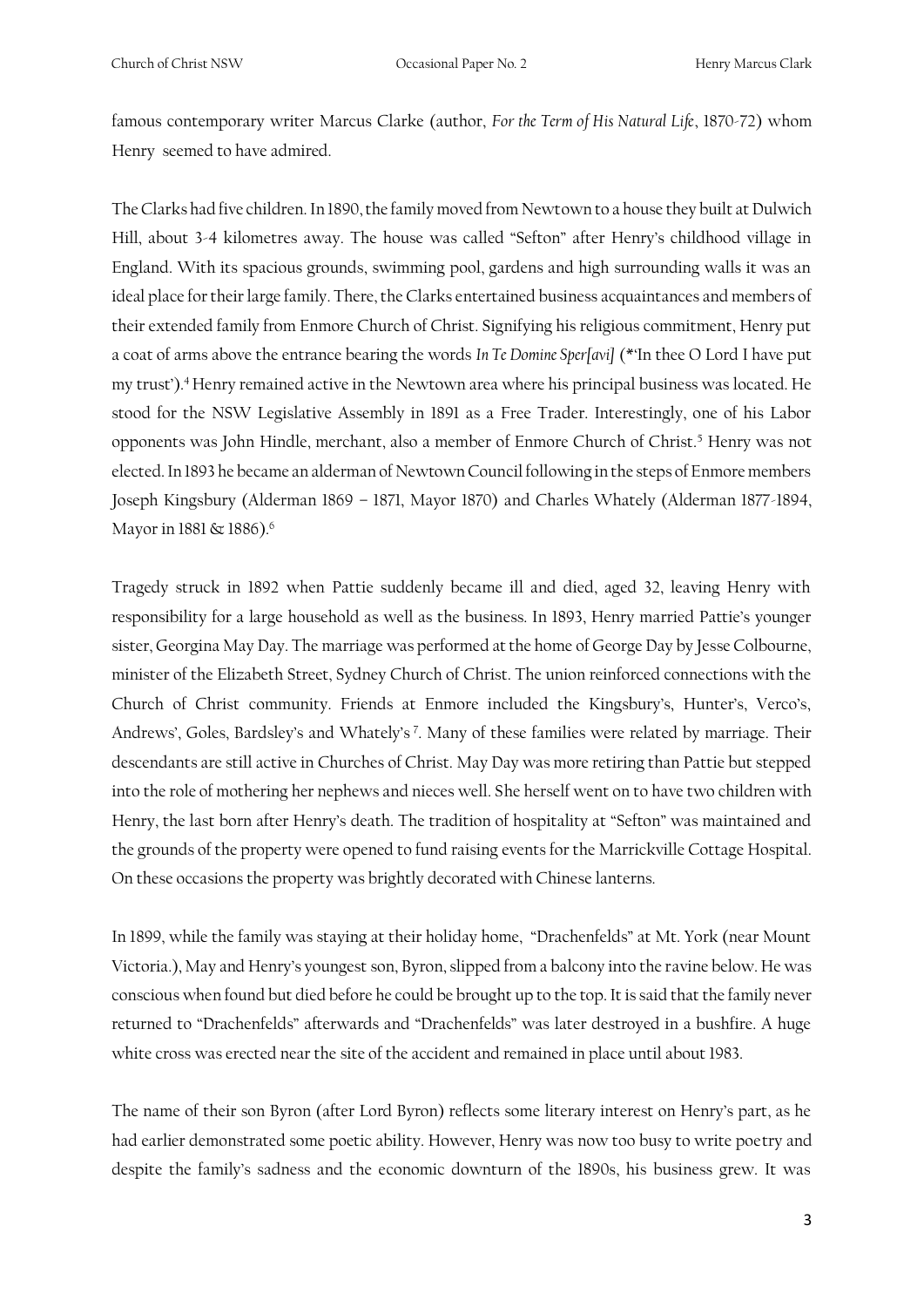converted from a family (sole trader) business to a limited liability company, with Henry as managing director. In 1896, Henry opened Bon Marché, in George Street (Broadway) an early type of discount shop inspired by a store in Liverpool, England and named after one in Paris. By the early 1900s, fierce competition was developing among the department stores in that part of the city. Not far from Bon Marché, Grace Brothers opened a huge emporium in Broadway. In the other direction, Anthony Hordern's was expanding on its George Street site (Brickfield Hill), eventually becoming the largest store under one roof in the southern hemisphere.

Not to be outdone, Marcus Clark opened a nine-storey building at the convergence of George and Pitt Streets Sydney near Railway Square. This building was known as the *Flatiron Building* because of its angular shape. It marked the gateway to Sydney and was for a while its tallest building.

The location of the store close to the railways Parcels Office facilitated a move into mail order business and helped expand the store into country areas. The building seemed to exemplify the company motto "Bound to Rise". The Newtown store was downgraded to The Cash Store. The Flatiron Building, Sydney



(Next to Sydney Central railway station)

Poor fortune struck the family yet again in 1906 when Edna Kingsbury (aged 9) and Dorothy Gole (aged 10) were playing in the grounds of "Sefton" and drowned in the swimming pool. Edna was the youngest daughter of John and Harriet Kingsbury (nee Whately) from whom the Clarks purchased the original drapery shop. The poignant inscription on Edna Kingsbury's gravestone at Rookwood cemetery is "Jesus wants me for a sunbeam." This points to a Sunday School association. In 1908, Henry's brother, Theodore, a director of the company slipped down a lift shaft in the Flatiron building and was killed aged just 42. Theodore had migrated from England to help his brother with the business and the brothers were regarded as close. The funeral service was conducted by GT Walden at the Enmore church which Theodore had attended.

Perhaps because of the past associations, the Clarks decided to move from Dulwich Hill. A large parcel of land was acquired for a family home at Mt. Wilga, then a rural area to the north of Hornsby. An existing house on extensive grounds was also purchased at Mt. Wilson in the Blue Mountains. The Mt. Wilga property was intended to be the family's winter home. Between 1907 and 1908, an additional 100 acres of land were acquired, and a large suspension bridge erected over a gully to improve pedestrian access to Hornsby village and the railway. The building was not complete when the Clarks hosted a visit by interstate delegates to the Centennial Conference of 1909.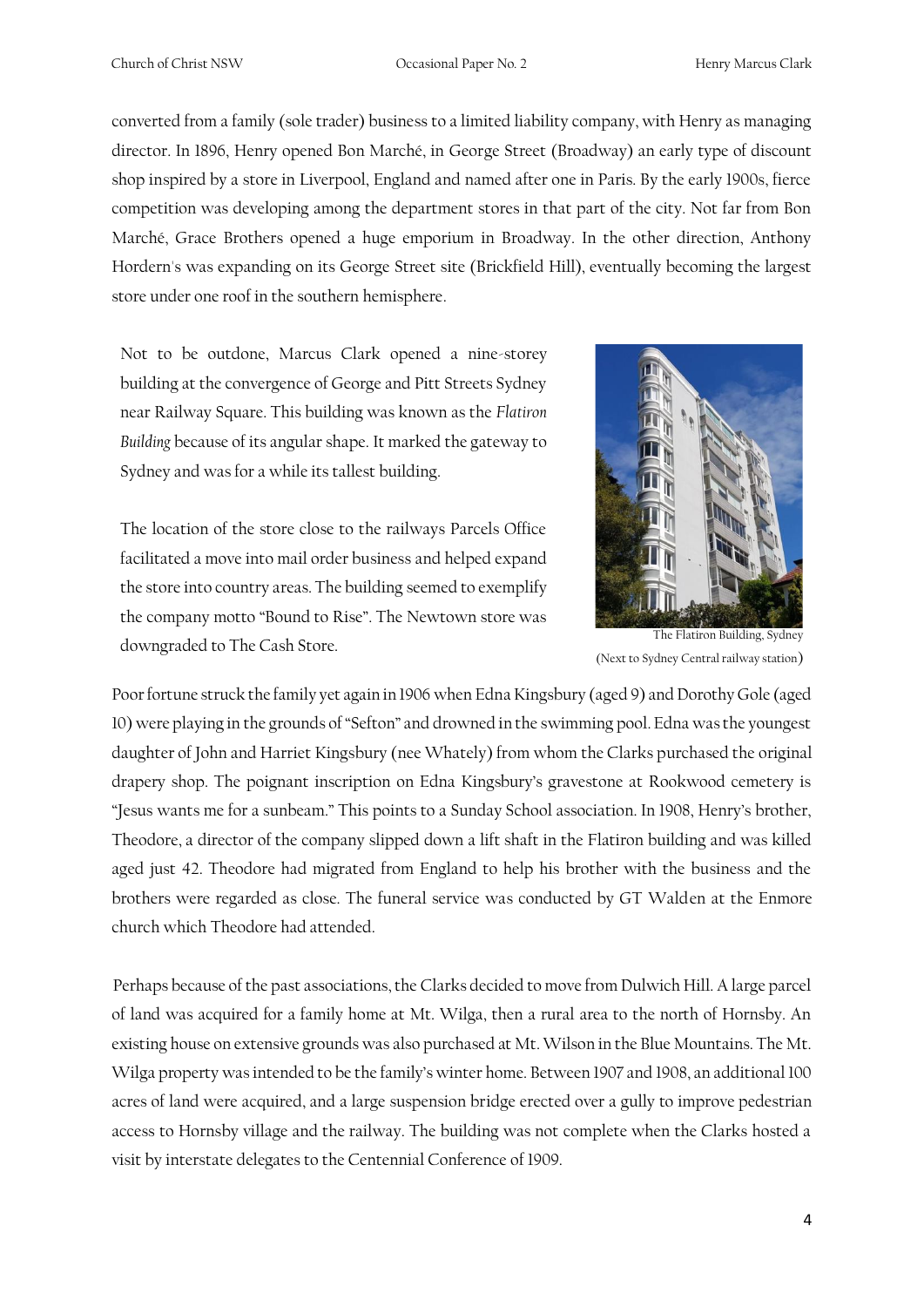The story in The Sydney Morning Herald (22/4/09) reads:

The interstate visitors of the Associated Churches of Christ, to the number of 100 were yesterday entertained by Marcus Clark at his country residence, Mt. Wilga, Hornsby, at lunch. The toast to Mr. and Mrs. Clark was spoken to by Messrs. Burford (SA), W.J. Way (Tas), C.W. Gordon (Vic), L.A. Hoskins (Q), D.M. Wilson (WA) and Thos Hagger (NSW).

The Centennial Conference celebrated the 100th Anniversary of *Thomas Campbell's Declaration and Address*. <sup>8</sup>In the event, it fell to May to complete the construction of this large, attractive house. She did this according to according to Henry's plans (apparently based on the design of the earlier "Drachenfelds").

She continued to live there until 1919. The land linked to the property was later subdivided but the core property was preserved and eventually became a rehabilitation centre. It operates today as part of a private hospital and has a heritage listing. <sup>9</sup> From about 1910, Henry had some recurring health problems, and began to think about retiring. He put effort into the development of the property at Mt. Wilson. The Queen Anne type federation house under construction at Mt.



Wilga around 1909. (Photo courtesy of Hornsby Shire Library)

Henry named his new country seat "Sefton Hall" after his former home at Dulwich Hill. In 1913, he became seriously ill and specialist physicians were sent up to Mt. Wilson from Sydney to advise on his condition. A decision was made to operate immediately, using the dining room table as an operating platform. Henry did not survive the operation. The cause of death was given as pancreatitis and cholelithiasis. He was aged only 53. The funeral was held at Enmore. Business interests, overseas trips and residential relocations prevented the Clarks in the latter years from regularly meeting with the "brethren and sisters" there, but the affiliation remained firm. The Sydney Daily Telegraph<sup>i</sup> reported an attendance of about 1200 people, "including the deceased's relatives and 400 employees" at the funeral service. As implied earlier, there was a considerable overlap between Henry's relatives, friends, church associates and employees. The service was conducted by AE Illingworth, Enmore minister, and GT Walden, whose grand portrait stares out of the pages of the Jubilee History<sup>10</sup> had been the dynamic minister at Enmore during its glory years around 1900-1906.

In his association with the Clarks, Walden had acquired the role of family chaplain. He officiated at family related weddings and funerals long after his time as minister at Enmore. Walden's comments at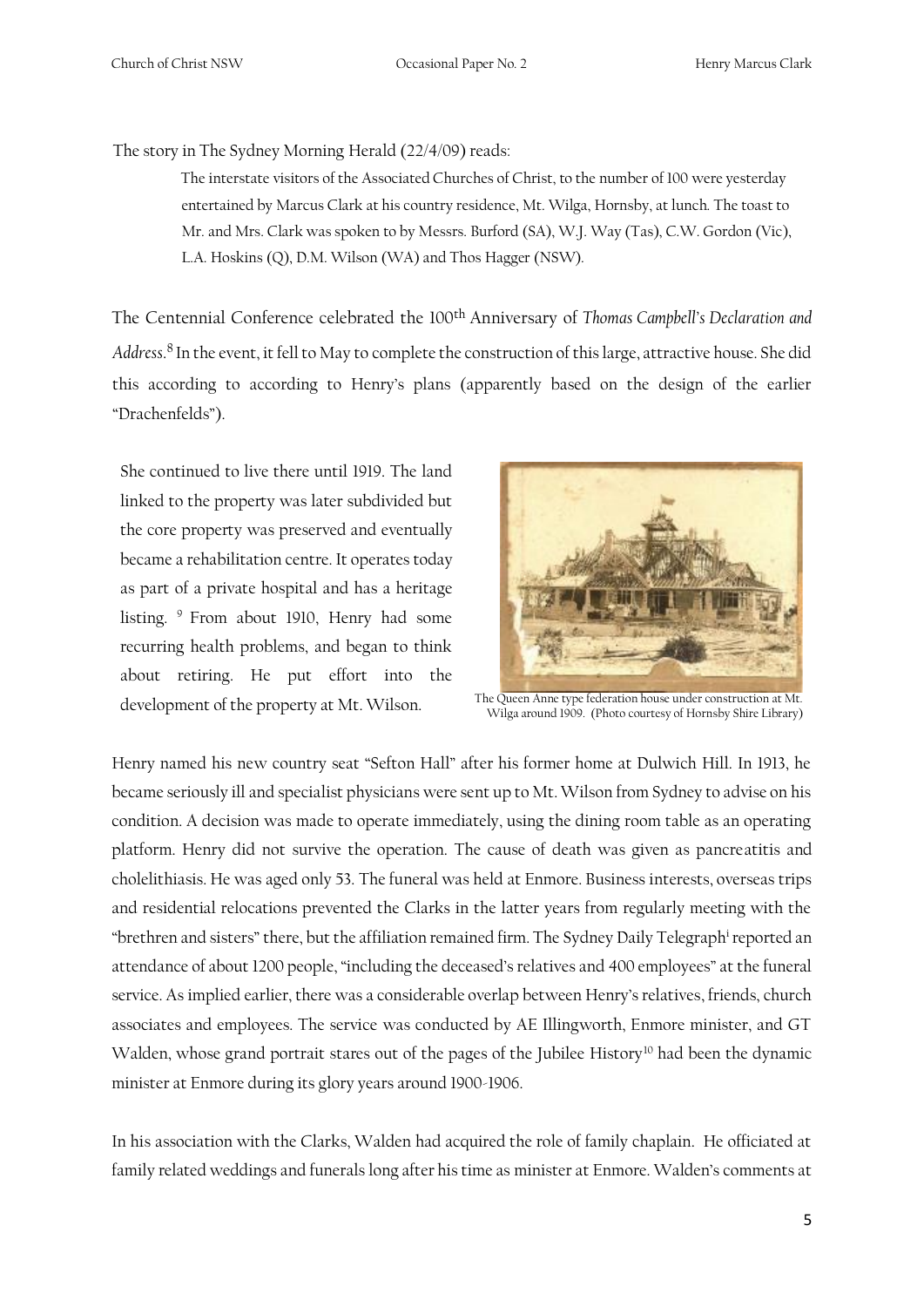the funeral include mention of a letter received from Henry just a few days before his death inviting him to visit. Walden's eloquent eulogy described Henry as a "benefactor to hundreds, and a friend to all."ii Walden went on to say "His shareholders and employees were to him members of a great family. When he died, they knew they had lost a real friend as well as a successful general". Walden supported that statement by reading numerous extracts from letters of bereavement sent by grieving employees. The high level of attendance by company employees at the funeral service (possibly around 50 per cent) bears testimony to the regard with which they held him.

#### Concerning Henry's generosity, Walden said:

He gave prodigally to needy ones. One of Sydney's leading doctors wrote - 'I have come across innumerable instances of his quiet generosity and goodness to others'. He gave liberally to organised charities, but the greater part of his giving was direct to the needy ones, mostly anonymously, as he disliked being thanked for anything he did.

#### Walden concluded:

Mr. Clark was a deeply religious man; though he seldom spoke his thoughts, he loved and worshipped God… All of Mr. Clark's children, except the youngest boy are members of the Church of Christ, Enmore. He was an entirely honest merchant, and his memory is to all who keep it, dear and helpful. His sons and daughters whom he loved to the uttermost say this of him.

#### **Succession**

At the time of Henry's death, Marcus Clark department stores had expanded into a chain of about 15 stores with 700 employees. It was one of the first of the department stores to realise the benefits of regionalisation. A year or two later, now an official Army Chaplain, Walden departed for the Great War.<sup>11</sup> The world was about to change and so was retailing. Henry was succeeded by his eldest son Reginald Marcus, who learned the trade while managing the Newtown store. Reginald got off to a bad start. While attending his father's funeral, his home in Stanmore was ransacked by thieves. Under his leadership the chain store reached its apogee. In 1926-1928 a new store was erected in Railway Square facing Central Railway to replace the Flatiron building nearby.

Reginald was married in 1909 in the Enmore Tabernacle (by GT Walden), but the Churches of Christ connection did not long survive after the death of his father. Reginald began to move in other circles and dabbled in the arts. A beautiful chapel was built at Mt. Wilson as a memorial to Henry in 1915, but it was consecrated as an Anglican church (St. George's) in 1916. This chapel is still in use. Reginald was knighted, taking the name of Sir Marcus, thus adding to the confusion over the Marcus name. His portrait, painted by William Dargie, won the Archibald prize in 1947. He died in 1953. The business did not long survive Reginald's death: all the department stores in that end of town began to suffer the effects of population change and decline, increasing commercialization of the area, and the effect of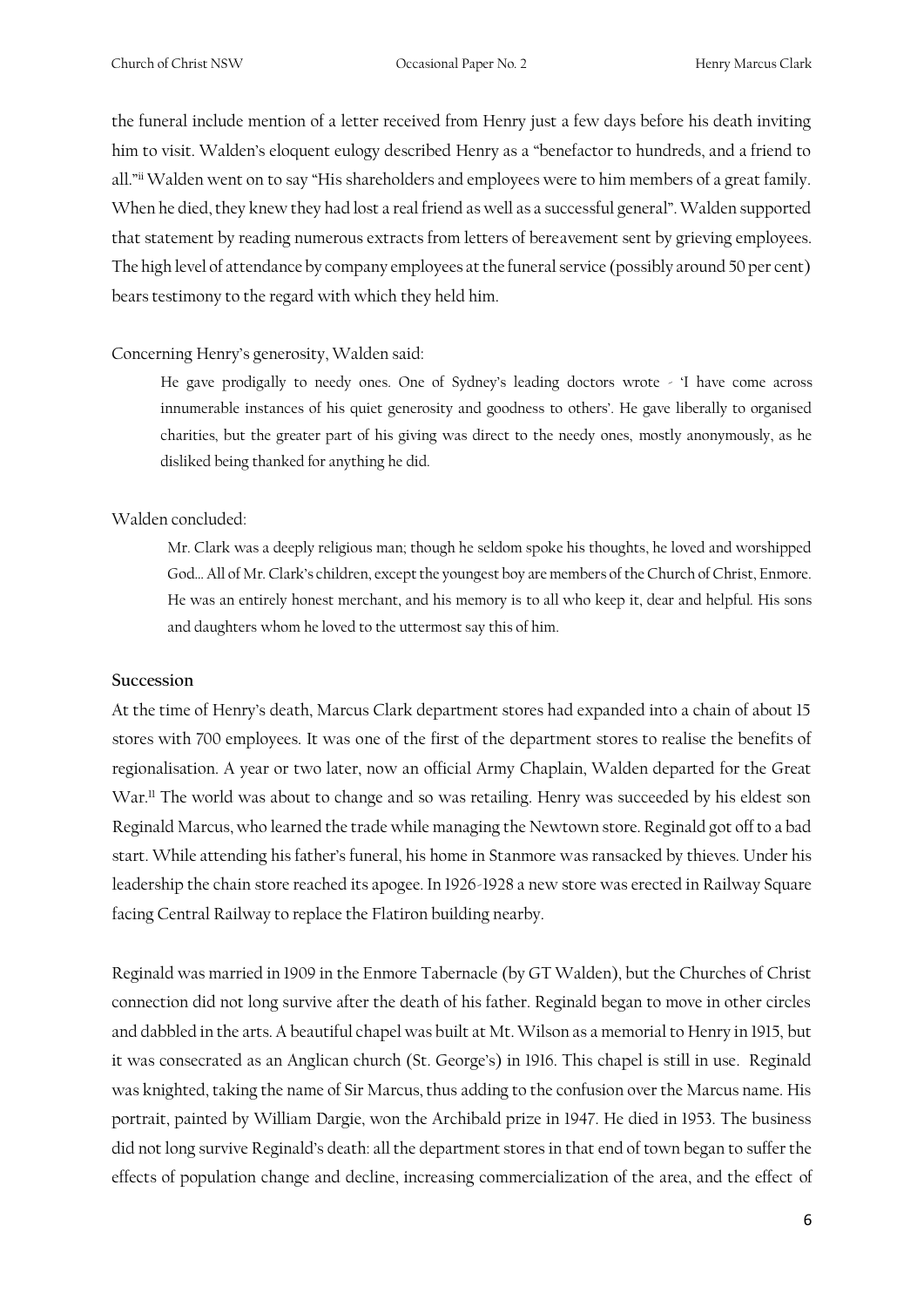increased traffic flows. The Churches of Christ at Enmore and Surry Hills (City Temple) were being squeezed by the same factors.

Retailing began moving uptown towards Market Street where David Jones and Myer (previously Grace Bros., before that Farmers) now stand. The huge Westfield Tower shopping mall recently opened in the same area. In 1966, the Marcus Clark chain was sold off to the Waltons chain which itself soon disappeared. The iconic store, minus the revolving globe on its tower, still stands in Railway Square as a reminder of another era. The building has been converted into offices and facilities for the NSW Department of Technical and Further Education.



The Marcus Clark department store Railway Square, Sydney

#### **Reflection**

The company motto "Bound to Rise" had a glorious ambiguity. At the commercial level it refers to a confidence in the destiny of the firm – rather like the motto of Anthony Hordern's – "While I Live, I Grow." The motto could also describe the resilience of the Clark family in rebounding in the face of tragedy. But the motto also carries strong gospel/resurrection symbolism. That symbolism may not have been lost on Henry Clark. Perhaps, after all, there is something to be said for *In Te Domine Speravi*. Such speculations aside, Henry's story throws considerable light sociologically on the role of connected families within Churches of Christ. When the early members referred to each other as "brothers" and "sisters" it was because they were. The story also shows something of the influence of local church members in helping to build and develop the wider community – through prominent preachers, merchants, aldermen, and politicians. The contribution is even more remarkable considering that the Newtown/Enmore church had only been established some 30 or 40 years. Finally, the Enmore/Newtown church included some extraordinarily entrepreneurial people who were institution builders and managers. They laid down the institutional foundations of Churches of Christ in NSW.